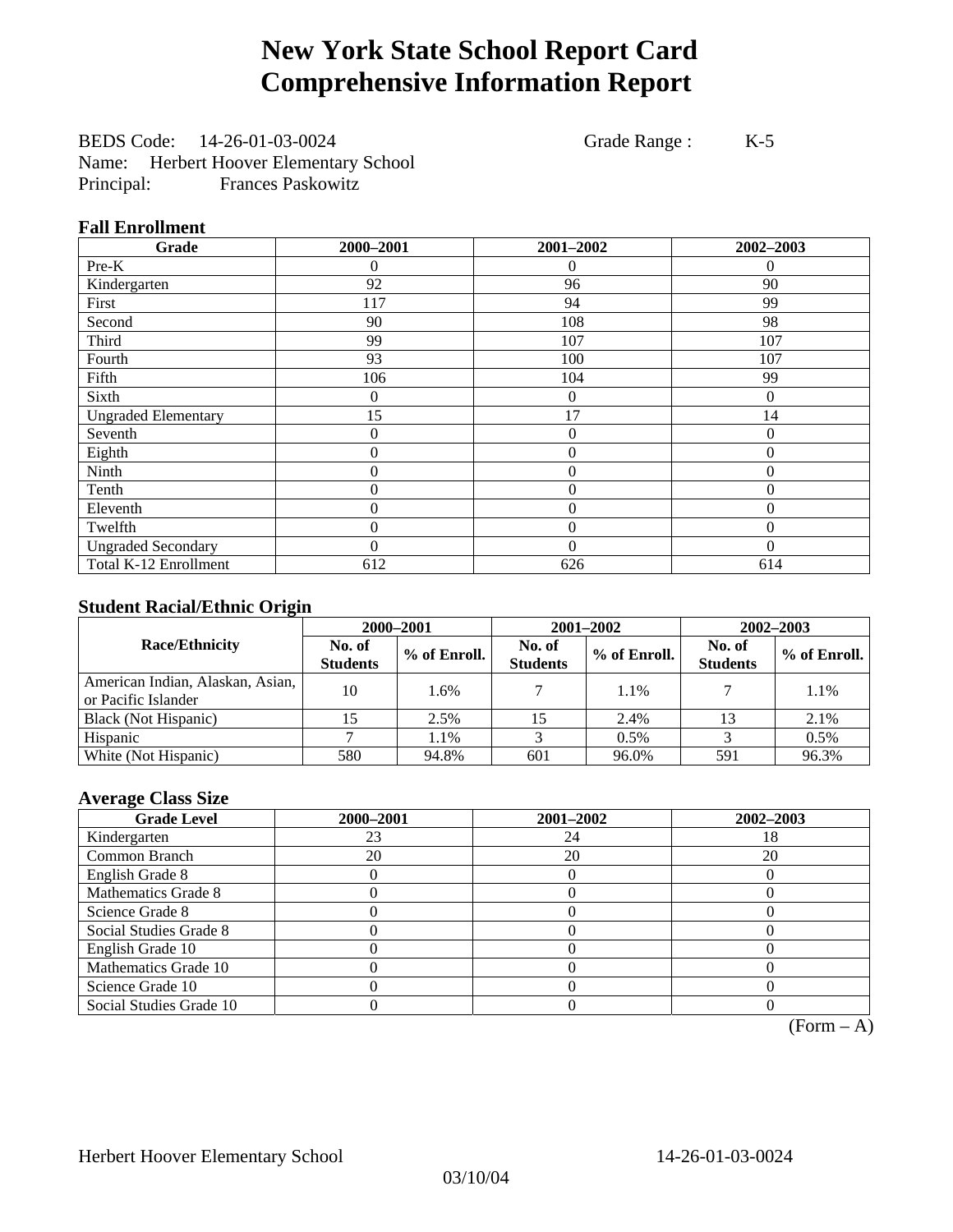### **District Need to Resource Capacity Category**

| <b>N/RC Category</b> | <b>Description</b>                                                                                 |
|----------------------|----------------------------------------------------------------------------------------------------|
|                      | This is a school district with average student needs in relation to<br>district resource capacity. |

### **Similar School Group and Description**

| <b>Similar School Group</b> | <b>Description</b>                                                    |
|-----------------------------|-----------------------------------------------------------------------|
|                             | All schools in this group are elementary level schools in school      |
| 14                          | districts with average student needs in relation to district resource |
|                             | capacity. The schools in this group are in the middle range of        |
|                             | student needs for elementary level schools in these districts.        |

All schools within the same N/RC category are divided into three similar school groups defined by the percentage of students in the school who are eligible for the free-lunch program and/or who are limited English proficient (also known as English language learners).

#### **Student Demographics Used To Determine Similar Schools Group**

|                                   | 2000-2001 |         | $2001 - 2002$ |          | $2002 - 2003$ |         |
|-----------------------------------|-----------|---------|---------------|----------|---------------|---------|
|                                   | Count     | Percent | Count         | Percent  | Count         | Percent |
| <b>Limited English Proficient</b> |           | $0.2\%$ |               | $0.5\%$  |               | $0.6\%$ |
| Eligible for Free Lunch           | 90        | 14.7%   | 79            | $12.6\%$ | 65            | 10.6%   |

#### **Attendance and Suspension**

|                               | 1999–2000        |         | 2000-2001        |         | $2001 - 2002$   |         |
|-------------------------------|------------------|---------|------------------|---------|-----------------|---------|
|                               | $%$ of<br>No. of |         | $%$ of<br>No. of |         | No. of          | $%$ of  |
|                               | <b>Students</b>  | Enroll. | <b>Students</b>  | Enroll. | <b>Students</b> | Enroll. |
| <b>Annual Attendance Rate</b> |                  | 95.9%   |                  | 97.9%   |                 | 96.3%   |
| <b>Student Suspensions</b>    |                  | 0.0%    |                  | $0.0\%$ |                 | 0.0%    |

### **Student Socioeconomic and Stability Indicators (Percent of Enrollment)**

|                          | 2000–2001 | $2001 - 2002$ | 2002-2003 |
|--------------------------|-----------|---------------|-----------|
| <b>Reduced Lunch</b>     | 1.4%      | 12.6%         | 12.2%     |
| <b>Public Assistance</b> | $1-20%$   | 21-30%        | 21-30%    |
| <b>Student Stability</b> | 79%       | 83%           | 93%       |

#### **Staff Counts**

| Staff                                 | 2002-2003 |
|---------------------------------------|-----------|
| <b>Total Teachers</b>                 | 39        |
| <b>Total Other Professional Staff</b> |           |
| <b>Total Paraprofessionals</b>        | NΑ        |
| Teaching Out of Certification*        |           |
| Teachers with Temporary Licenses      |           |

\*Teaching out of certification more than on an incidental basis. Teachers with temporary licenses are also counted as teaching out of certification.

 $(Form - B)$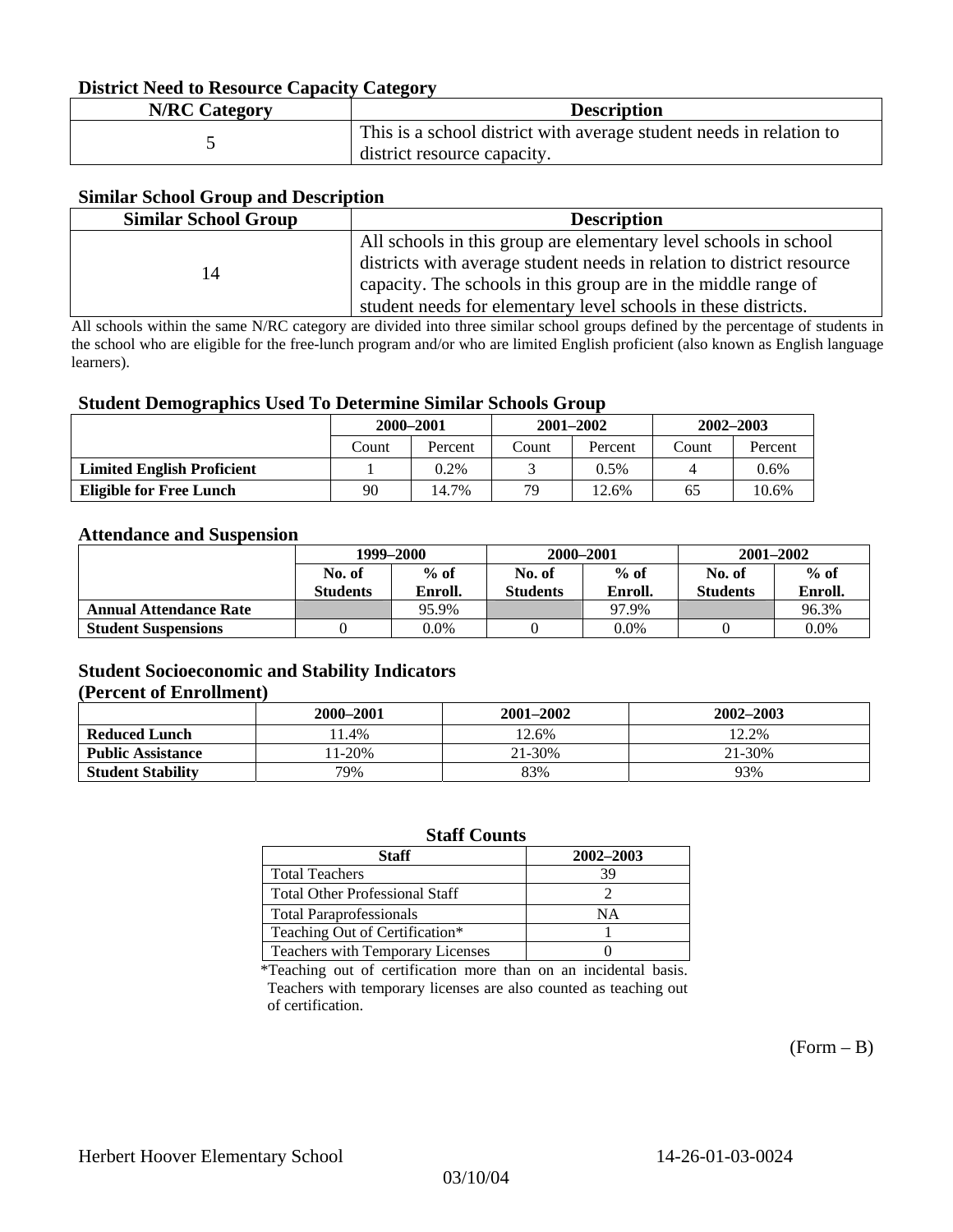# **Career Development and Occupational Studies (CDOS)**

### **Percentage of Students Documenting Self- and Career-Awareness Information and Career Exploration Activities, K–3**

| <b>Grades</b> | 2000-01 | $2001 - 02$ | $2002 - 03$ |
|---------------|---------|-------------|-------------|
| K–1           |         | 97%         | 98%         |
| $2 - 3$       |         | 97%         | 98%         |

### **Students Developing a Career Plan, 4–12**

| <b>Grades</b> |                                      | $2000 - 01$ | $2001 - 02$ | $2002 - 03$ |
|---------------|--------------------------------------|-------------|-------------|-------------|
|               | Number of General-Education Students |             | 165         | 184         |
| $4 - 5$       | Number of Students with Disabilities |             | 39          | 22          |
|               | Number of All Students               |             | 204         | 206         |
|               | Percent of Enrollment                |             | 97%         | 98%         |
|               | Number of General-Education Students |             | $\Omega$    | 0           |
| $6 - 8$       | Number of Students with Disabilities |             | $\Omega$    | $\Omega$    |
|               | Number of All Students               |             | $\Omega$    | $\Omega$    |
|               | Percent of Enrollment                |             | $0\%$       | $0\%$       |
|               | Number of General-Education Students |             | $\Omega$    | $\Omega$    |
| $9 - 12$      | Number of Students with Disabilities |             | $\Omega$    | $\theta$    |
|               | Number of All Students               |             | $\Omega$    | 0           |
|               | Percent of Enrollment                |             | 0%          | $0\%$       |

# **Second Language Proficiency Examinations**

### **General-Education Students**

| <b>Test</b> | 2000-2001         |           |            | 2001-2002 | $2002 - 2003$ |           |
|-------------|-------------------|-----------|------------|-----------|---------------|-----------|
|             | <b>No. Tested</b> | % Passing | No. Tested | % Passing | No. Tested    | % Passing |
| French      |                   | 0%        |            | $0\%$     |               | 0%        |
| German      |                   | 0%        |            | $0\%$     |               | 0%        |
| Italian     |                   | 0%        |            | 0%        |               | 0%        |
| Latin       |                   | 0%        |            | 0%        |               | 0%        |
| Spanish     |                   | 0%        |            | 0%        |               | 0%        |

### **Students with Disabilities**

| <b>Test</b> | 2000-2001  |           |            | 2001-2002 | 2002-2003  |           |  |
|-------------|------------|-----------|------------|-----------|------------|-----------|--|
|             | No. Tested | % Passing | No. Tested | % Passing | No. Tested | % Passing |  |
| French      |            | 0%        |            | 0%        |            | 0%        |  |
| German      |            | 0%        |            | $0\%$     |            | 0%        |  |
| Italian     |            | 0%        |            | 0%        |            | 0%        |  |
| Latin       |            | 0%        |            | 0%        |            | 0%        |  |
| Spanish     |            | 0%        |            | 0%        |            | 0%        |  |

 <sup>(</sup>Form-D)